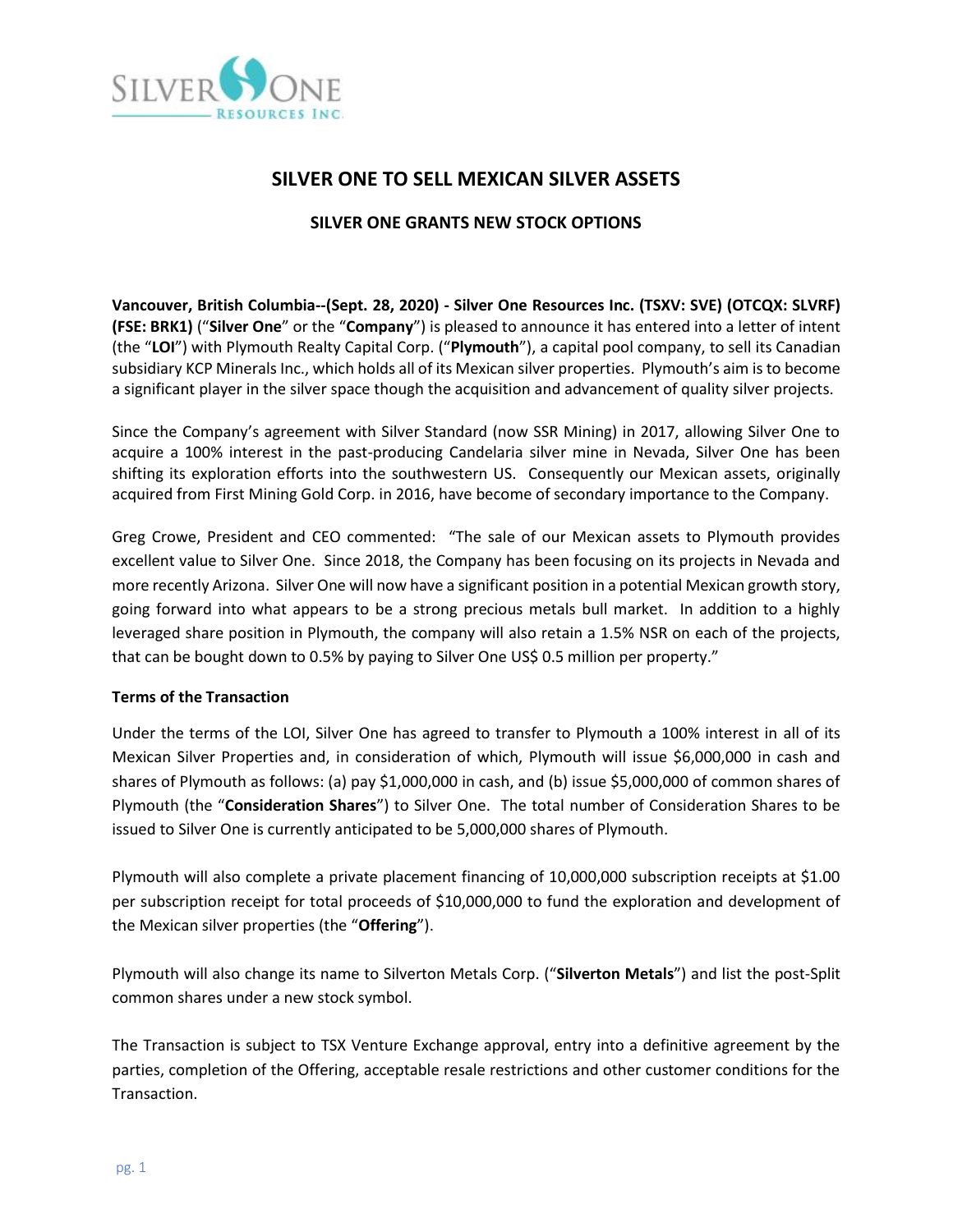

### **New Option Grant**

Silver One also announces that is has granted a total of 2,575,000 stock options to its directors, officers, employees and consultants. The options are exercisable at \$0.70 per share, subject to Silver One's option vesting terms and expire five years from the date of grant.

### **Qualified Person**

The technical content of this news release has been reviewed and approved by Greg Crowe, P.Geo., and a Qualified Person as defined by National Instrument 43-101.

### **About Silver One**

Silver One is focused on the exploration and development of quality silver projects.

The Company holds an option to acquire a 100%-interest in its flagship project, the past-producing Candelaria Silver Mine, Nevada. Potential reprocessing of silver from the historic leach pads at Candelaria is being investigated. Additional opportunities lie in previously identified high-grade silver intercepts down-dip and the possibility of increasing the substantive silver mineralization along-strike from the two past-producing open pits.

The Company has staked 636 lode claims and entered into a Lease/Purchase Agreement to acquire five patented claims on its Cherokee project located in Lincoln County, Nevada, host to multiple silver-coppergold vein systemstraced to date for over 12 km along-strike. The property also has potential for limestone related polymetallic plus silver and gold and/or other intrusive related systems at depth.

Silver One holds an option to acquire a 100% interest in the Silver Phoenix Project. The Silver Phoenix Project is a very high-grade native silver prospect that lies within the "Arizona Silver Belt", immediately adjacent to the prolific copper producing area of Globe, Arizona.

In addition, the Company also holds a 100% interest in three significant silver assets located in Mexico – Peñasco Quemado, Sonora; La Frazada, Nayarit; and Pluton, Durango, acquired from First Mining Gold, one of the Company's largest shareholders.

#### **For more information, please contact:**

Silver One Resources Inc. Gary Lindsey Phone: (720) 273-6224 Email: [gary@strata-star.com](mailto:gary@strata-star.com)

#### **Forward-Looking Statements**

Information set forth in this news release contains forward-looking statements that are based on assumptions as of the date of this news release. These statements reflect management's current estimates, beliefs, intentions, and expectations. They are no guarantees of future performance. Silver One cautions that all forward-looking statements are inherently uncertain, and that actual performance may